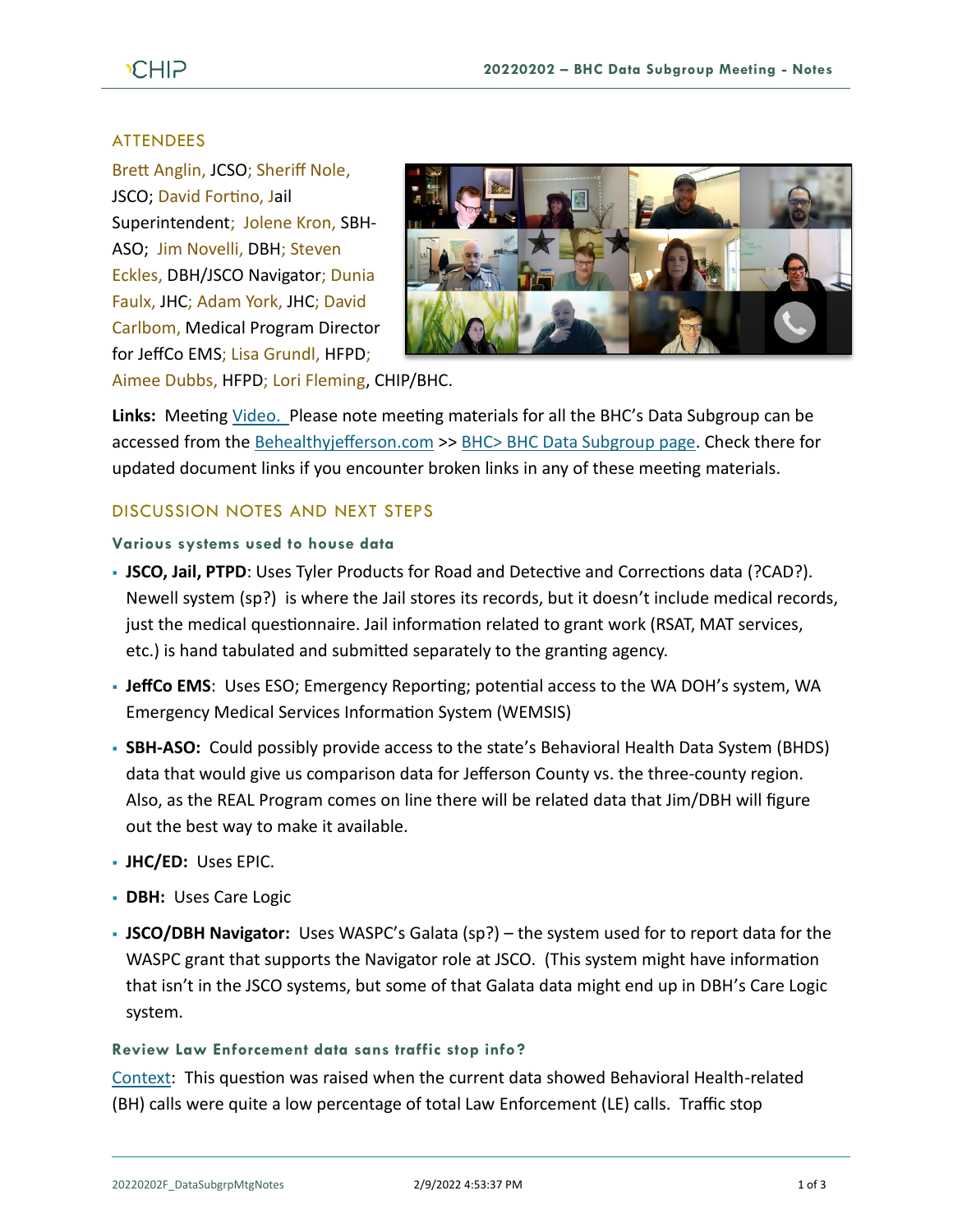encounters are likely less resource intensive than a BH call. We are interested in how resource intensive the BH calls are, versus simply the numbers of BH calls.

**Action:** [Brett can pull all the](https://youtu.be/_sLKZcxihW4?t=902) encounter information, including the Call Type, so traffic stops can be parsed out. Also noted he can do that easily for both JSCO and PTPD data – presuming PTPD is ok with JSCO pulling the data for both agencies

[Group discussed](https://youtu.be/_sLKZcxihW4?t=1061) getting numbers around "time spent" on an encounter, which led to David Fortino and Bret considering looking at incidences and clearance codes related to an incident. It was noted the Patrol can code a BH call based on their perception, but the jail codes reflect selfreported assessment.

**Action:** Brett and David will get together and make a query code that can be used every month. This may help us with duplication.

## **Develop Guidelines for EMS Call coding?**

[Group explored EMS call coding:](https://youtu.be/_sLKZcxihW4?t=1544) Dr. Carlbom noted we have undercounted/ incomplete data when only looking at primary codes, without analyzing the information in the secondary coding fields. For example, at one agency there were 368 calls with a primary code of BH, and 128 calls with secondary code of BH. Perhaps we could create some guidance around how our field teams to use the primary/secondary coding options, and support them to help us get consistent coding and accurate data.

RE: Aggregated vs. de-aggregated data: Aimee noted HFPD can work with either type of data. Using Date/Time as the unique identifier will be sufficient. Or a random number could be generated for each row.

The group explored the challenge of EMS staff being able to categorize every single overdose and suicide in the field. There is opportunity to work on this in the training side.

#### **Explored Possibility for JHC Referral Data**

[Sheriff Nole was interested](https://youtu.be/_sLKZcxihW4?t=2153) to understand if we are capturing the data that would reveal the extent of the BH crisis if there is relevant traffic that isn't tracked because it is outside of first responder data.

Dunia explained any suicidal conversation happening when a patient is receiving care at JHC and reaches an acuity level around suicidal ideation, or other behavioral health needs, is always navigated to the appropriate research. Adam explained he can't promise referral data at this time. Aimee also noted that getting that type of data out of EPIC is really hard because it is sporadically collected, and not consistent. (Or as Dunia aptly quantified, "messy and weird".)

**Action:** Dr. Carlbom will send the list of available code options in the system for HFPD to provide guidance on which codes, in what priority, would be most useful for our data effort.